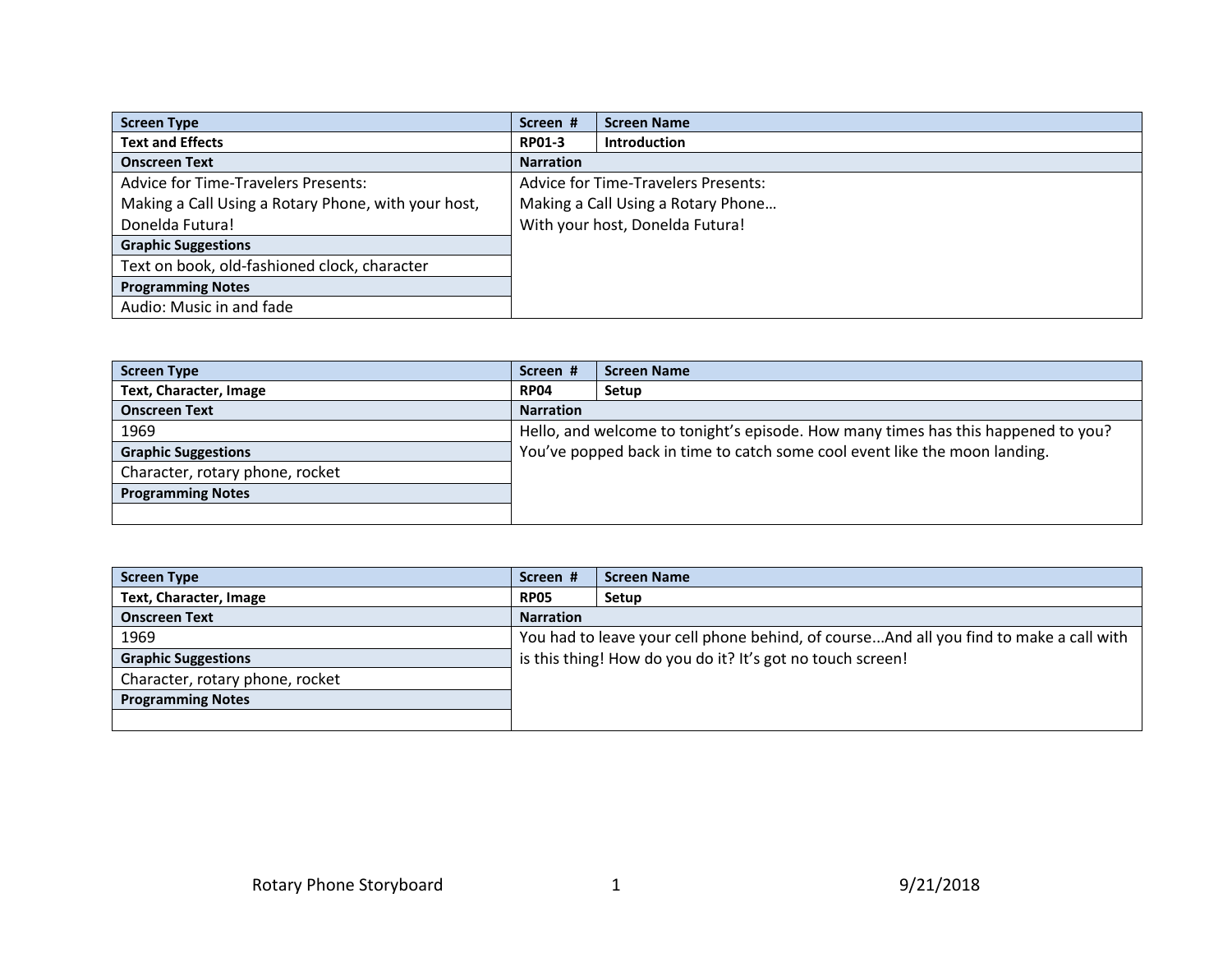| <b>Screen Type</b>                                  | Screen #         | <b>Screen Name</b>                                  |
|-----------------------------------------------------|------------------|-----------------------------------------------------|
| Text, Image                                         | <b>RP06</b>      | <b>Parts of the Phone</b>                           |
| <b>Onscreen Text</b>                                | <b>Narration</b> |                                                     |
| Handset, cord, dial, finger stop                    |                  | Well, never you fear! It's not as hard as all that. |
| <b>Graphic Suggestions</b>                          |                  |                                                     |
| Rotary phone, arrows                                |                  |                                                     |
| <b>Programming Notes</b>                            |                  |                                                     |
| Arrows point to parts of the phone; character walks |                  |                                                     |
| past                                                |                  |                                                     |

| <b>Screen Type</b>                                  | Screen #         | <b>Screen Name</b>                                                                     |
|-----------------------------------------------------|------------------|----------------------------------------------------------------------------------------|
| Text, Image                                         | <b>RP07</b>      | <b>Parts of the Phone</b>                                                              |
| <b>Onscreen Text</b>                                | <b>Narration</b> |                                                                                        |
| Handset, cord, dial, finger stop                    |                  | Here are the parts of the phone. You talk into the handset, and choose your numbers on |
| <b>Graphic Suggestions</b>                          |                  | the dial. The curly cord makes sure the handset doesn't escape from the rest of the    |
| Rotary phone, arrows                                |                  | phone, and the finger stop helps you dial correctly.                                   |
| <b>Programming Notes</b>                            |                  |                                                                                        |
| Arrows point to parts of the phone; character walks |                  |                                                                                        |
| past                                                |                  |                                                                                        |

| <b>Screen Type</b>              | Screen #         | <b>Screen Name</b>                    |
|---------------------------------|------------------|---------------------------------------|
| Text, Image                     | <b>RP08</b>      | A Volunteer                           |
| <b>Onscreen Text</b>            | <b>Narration</b> |                                       |
|                                 |                  | Ah, here's a volunteer to try it out! |
| <b>Graphic Suggestions</b>      |                  |                                       |
| Man, character                  |                  |                                       |
| <b>Programming Notes</b>        |                  |                                       |
| Character pulls man onto screen |                  |                                       |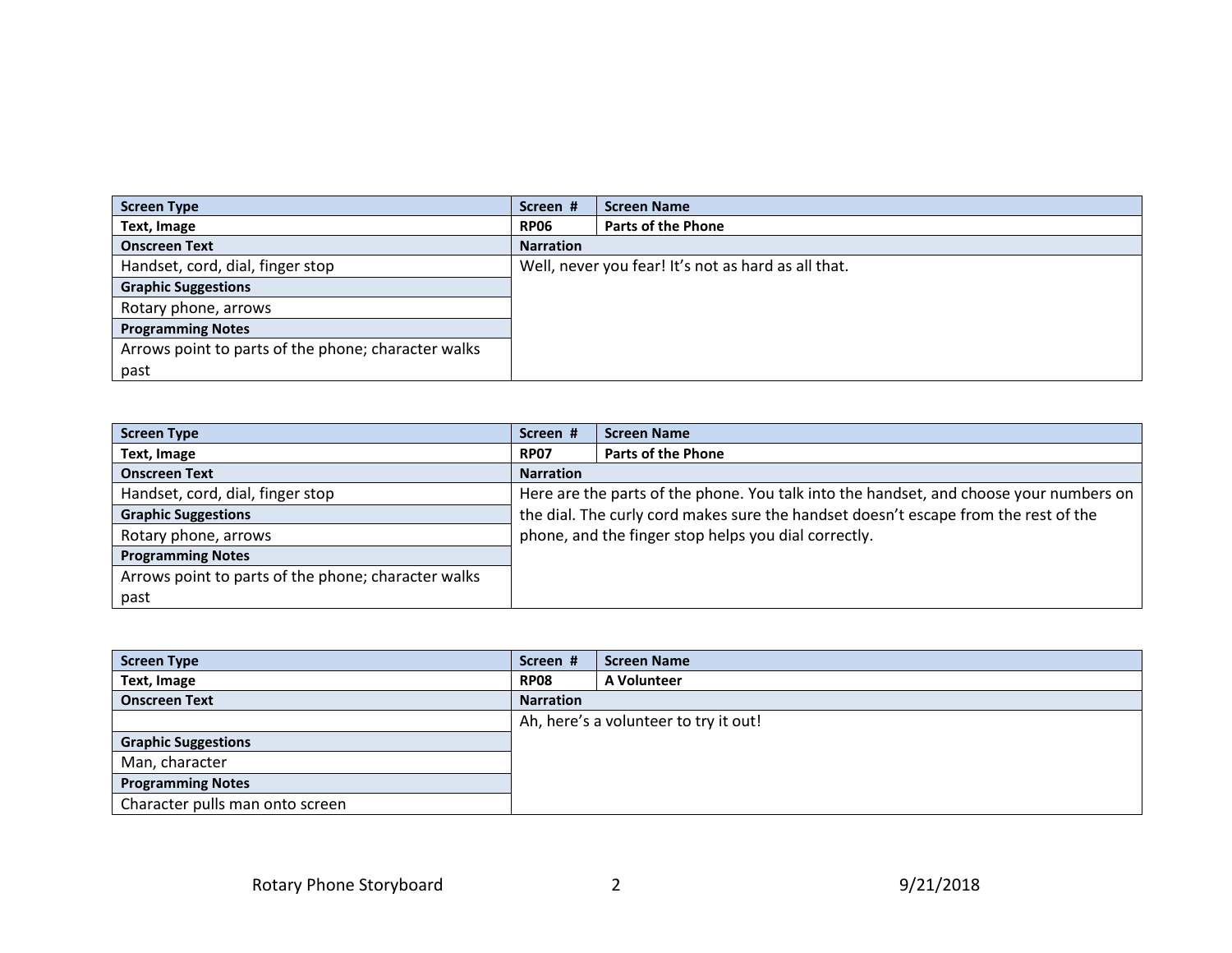| <b>Screen Type</b>                 | Screen #         | <b>Screen Name</b>                                                                         |
|------------------------------------|------------------|--------------------------------------------------------------------------------------------|
| Text, Image                        | <b>RP09</b>      | <b>Pick up the Handset</b>                                                                 |
| <b>Onscreen Text</b>               | <b>Narration</b> |                                                                                            |
| Dial tone                          |                  | Pick up the handset and place it against your ear, with the curly cord down. You'll hear a |
| <b>Graphic Suggestions</b>         |                  | hum called a "dial tone."                                                                  |
| Man with handset to ear, character |                  |                                                                                            |
| <b>Programming Notes</b>           |                  |                                                                                            |
| Words move; Audio: Dial tone       |                  |                                                                                            |

| <b>Screen Type</b>              | Screen #                                                                                  | <b>Screen Name</b>                                                                      |
|---------------------------------|-------------------------------------------------------------------------------------------|-----------------------------------------------------------------------------------------|
| Text, Image                     | <b>RP10</b>                                                                               | <b>Dialing</b>                                                                          |
| <b>Onscreen Text</b>            | <b>Narration</b>                                                                          |                                                                                         |
|                                 |                                                                                           | To call the number, put your finger in the hole of the dial next to the number you wish |
| <b>Graphic Suggestions</b>      | to choose. Don't worry-it won't bite! Pull it toward you until you reach the finger stop, |                                                                                         |
| Finger dialing phone, character |                                                                                           | then pull your finger out. Repeat for all numbers.                                      |
| <b>Programming Notes</b>        |                                                                                           |                                                                                         |
| Audio: Whirr-click of dialing   |                                                                                           |                                                                                         |

| <b>Screen Type</b>              | Screen #                              | <b>Screen Name</b>                                                                 |
|---------------------------------|---------------------------------------|------------------------------------------------------------------------------------|
| Image                           | <b>RP11</b>                           | Make your Call                                                                     |
| <b>Onscreen Text</b>            | <b>Narration</b>                      |                                                                                    |
|                                 |                                       | You know how to talk on a phone, so chat away! Twirling the phone cord around your |
| <b>Graphic Suggestions</b>      | finger is traditional in some places. |                                                                                    |
| Man talking on phone, character |                                       |                                                                                    |
| <b>Programming Notes</b>        |                                       |                                                                                    |
|                                 |                                       |                                                                                    |